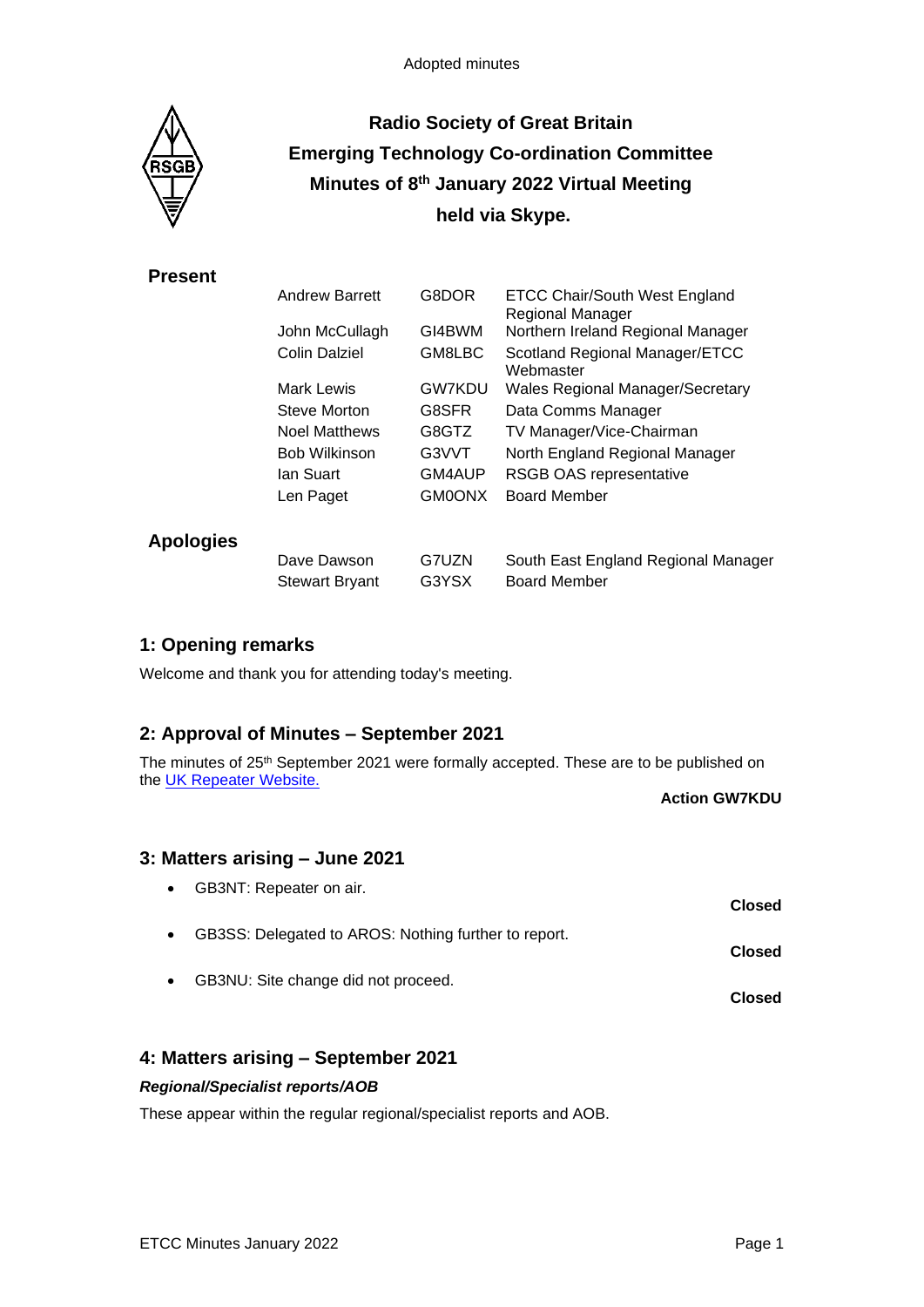| 5: Regional/Specialist reports<br><b>Wales</b>                                            |                      |
|-------------------------------------------------------------------------------------------|----------------------|
| <b>Matters arising - September 2021</b>                                                   |                      |
| Nothing outstanding<br>$\bullet$                                                          |                      |
| <b>New items</b>                                                                          |                      |
| Two renewals sent late GB7CD-A and GB7RB-A.                                               | <b>Action GW7KDU</b> |
| <b>North of England</b>                                                                   |                      |
| <b>Matters arising - September 2021</b>                                                   |                      |
| GB7HU: Unable to progress this due to lack of co-operation.<br>$\bullet$                  | <b>Closed</b>        |
| GB7XY & GB7MS: Site change for both complete.<br>٠                                        | <b>Closed</b>        |
| GB3NY: Site change still pending. Repeater currently off air. This will be a given a<br>٠ |                      |
| further grace period.                                                                     | <b>Action G3VVT</b>  |
|                                                                                           |                      |
| <b>New items</b>                                                                          |                      |
| GB7PR: New 70cm.                                                                          | <b>Action G3VVT</b>  |
| GB3PN: New 70cm. (callsign check)<br>٠                                                    | <b>Action G3VVT</b>  |
| GB7GW: Parameter change.<br>$\bullet$                                                     | <b>Action G3VVT</b>  |
| <b>Northern Ireland</b>                                                                   |                      |
| <b>Matters arising - September 2021</b>                                                   |                      |
| GB7AH: 2nd Nov issued.<br>$\bullet$                                                       | <b>Closed</b>        |
| <b>New items</b>                                                                          |                      |
| GB7UL & GB7NI: Off air due to storm damage to mast.<br>$\bullet$                          | <b>Action GI4BWM</b> |
| <b>South East England</b>                                                                 |                      |
| <b>Matters arising - September 2021</b>                                                   |                      |
| GB7YL:<br>$\bullet$                                                                       | <b>Closed</b>        |
| GB7CK:                                                                                    | <b>Closed</b>        |
| GB7OK: Still off air, keeper to be contacted.                                             | <b>Action G7UZN</b>  |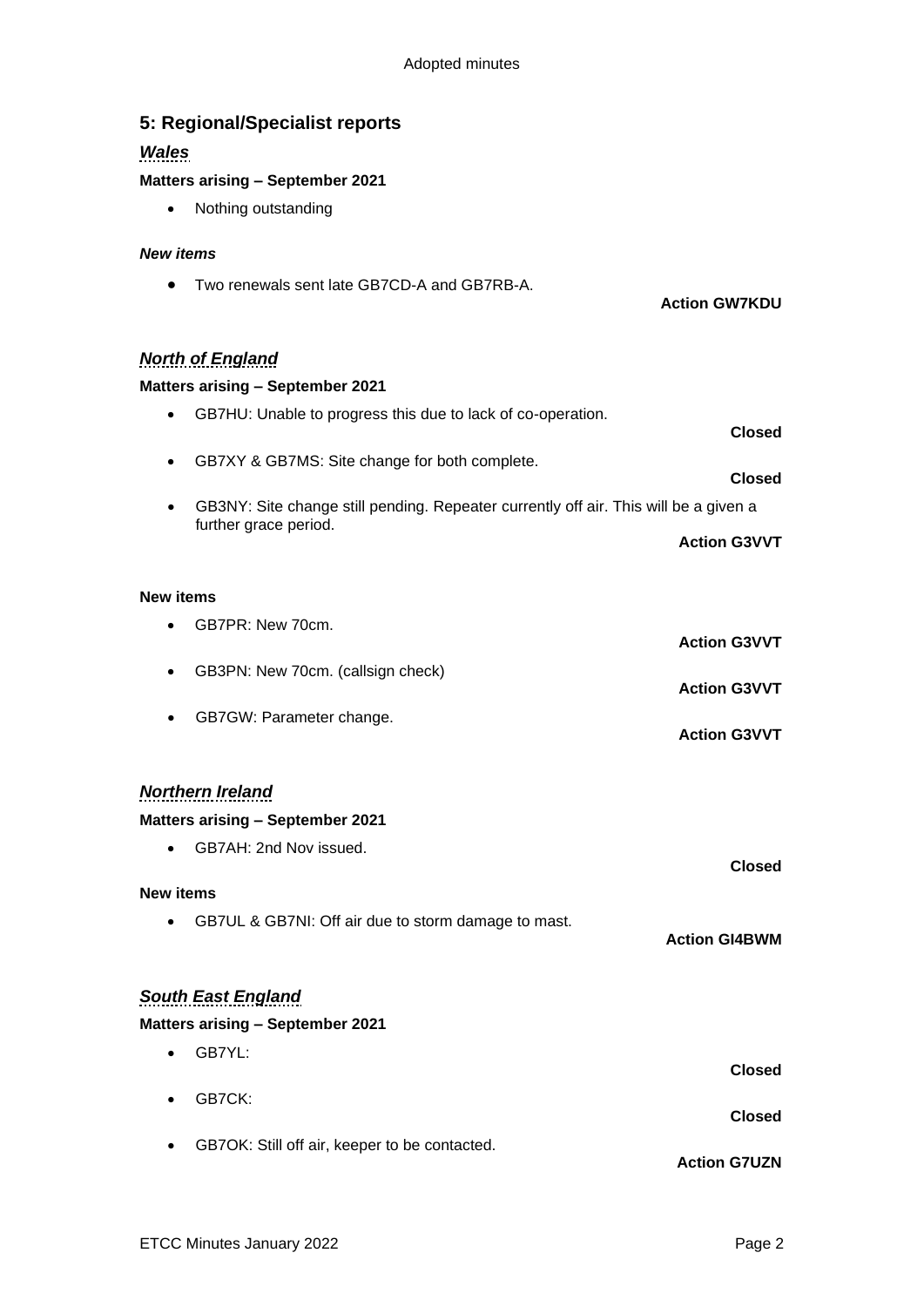#### **New items**

• Nothing outstanding

# *South/South West England*

### **Matters arising – September 2021**

• GB3TD: Channel change request

### **New items**

- GB3DR: Site change application received. **Action G8DOR**
- GB3AW: Due to be back on air shortly. **Action G8DOR**

### *Scotland*

### **Matters arising – September 2021**

- GB7EA: Site change
- GB3PA: Still off air.

#### **New items**

• New application for a 70cm analogue repeater in the Stirling area has been submitted for clearance. Keeper has since changed his mind about the channel pair. Subject to suitable alternatives any future changes would be after the current clearance has completed.

#### **Action GM8LBC**

**Action GM8LBC**

**Closed**

**Closed**

# *Television*

### **Matters arising – September 2021**

• Nothing outstanding

#### **New items**

- GB3TB: back on air
- GB3ZZ & GB3FW: Over three months in clearance. Eligible for special clearance.

**Action G8GTZ/GM8LBC**

- GB3HV: Site move imminent.
- GB3BH: Off air second NoV required.

### • GB3TN: Renewal was not completed. Keeper applied for new NoV which has been issued.

### **Action G8GTZ**

**Action G8GTZ**

**Action G8GTZ**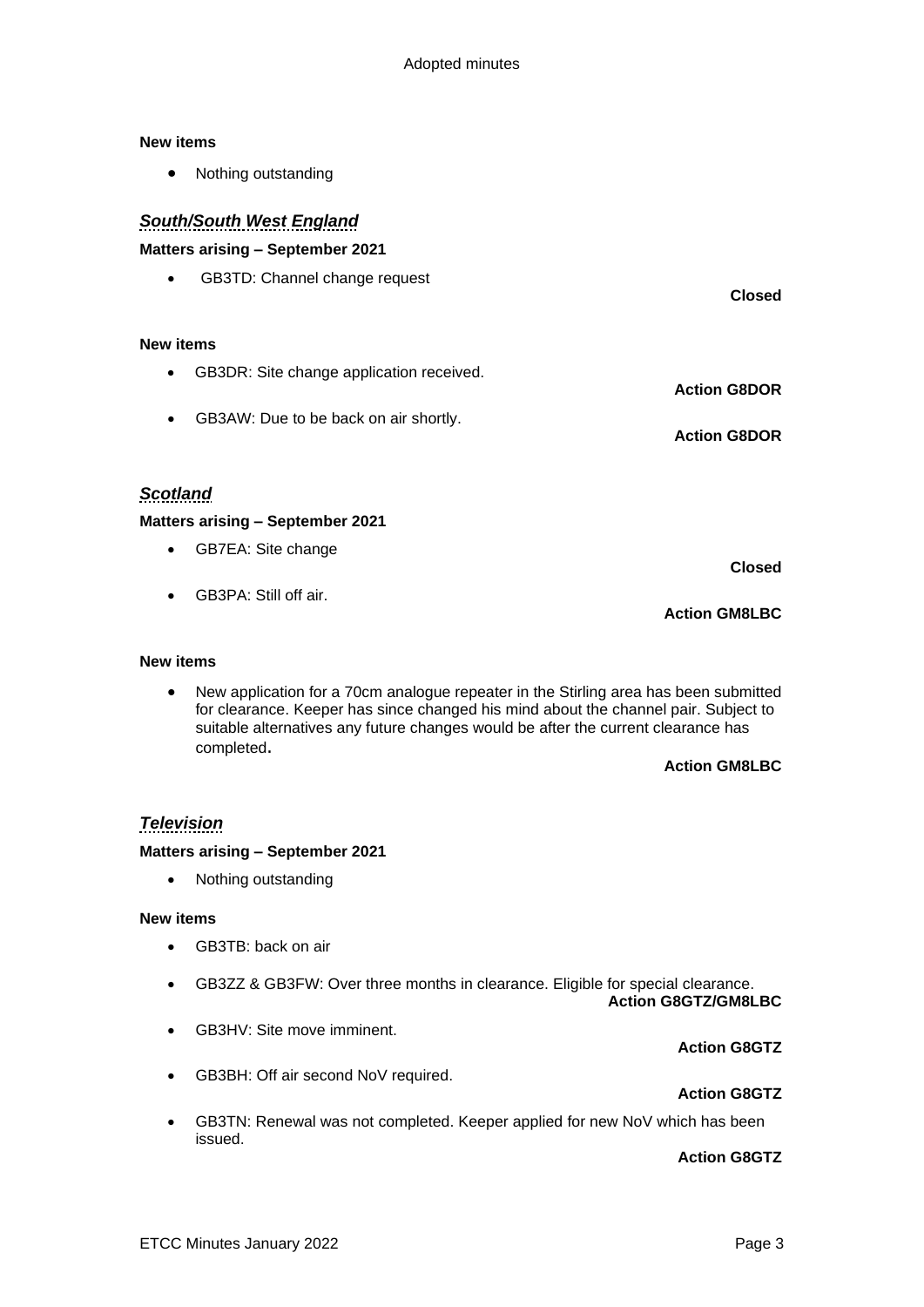# *Data Modes*

### **Matters arising – September 2021**

• Nothing outstanding

### **New items**

- Very busy with new applications.
- Problems with SSTV protocols in South East England on 2 metres. There is only a single 25kHz channel available. A new application was received and subsequently withdrawn as it would have caused interference to an existing unit in the area. G8SFR to discuss with G0MBA.

### **Action G8SFR**

• Applications received for low power APRS type units LORA. A suitable UHF frequency was required because the system uses 125 kHz BW spread spectrum. After consulting with the VHF manager applications were submitted to Ofcom for 439.9125 MHz at 100 mW TX output power.

**Action G8SFR**

# **5: VMS access code: obtaining lost security code**

GM8LBC has updated the mechanism that keepers use to recover their VMS secure access codes. A keeper is required to use their Ofcom licence number and email address when attempting to recover their secure access code for a particular application (all applications have their own codes). If either piece of the required data does not match the records held by the VMS the recovery fails. Previously GM8LBC was processing these failures but regional/specialist managers will now be notified instead so they can determine if the request is genuine.

**Action All**

# **6: Additional channel on 70cm**

It was agreed that we should we start using RU79 for repeater use.

**Action All**

# **7: Automatic generation of renewal reminders**

A discussion about automatic generation of renewals for keepers was held. It was decided that instead of this, regional/specialist managers will be sent a regular summary of outstanding items that require their attention.

**Action GM8LBC**